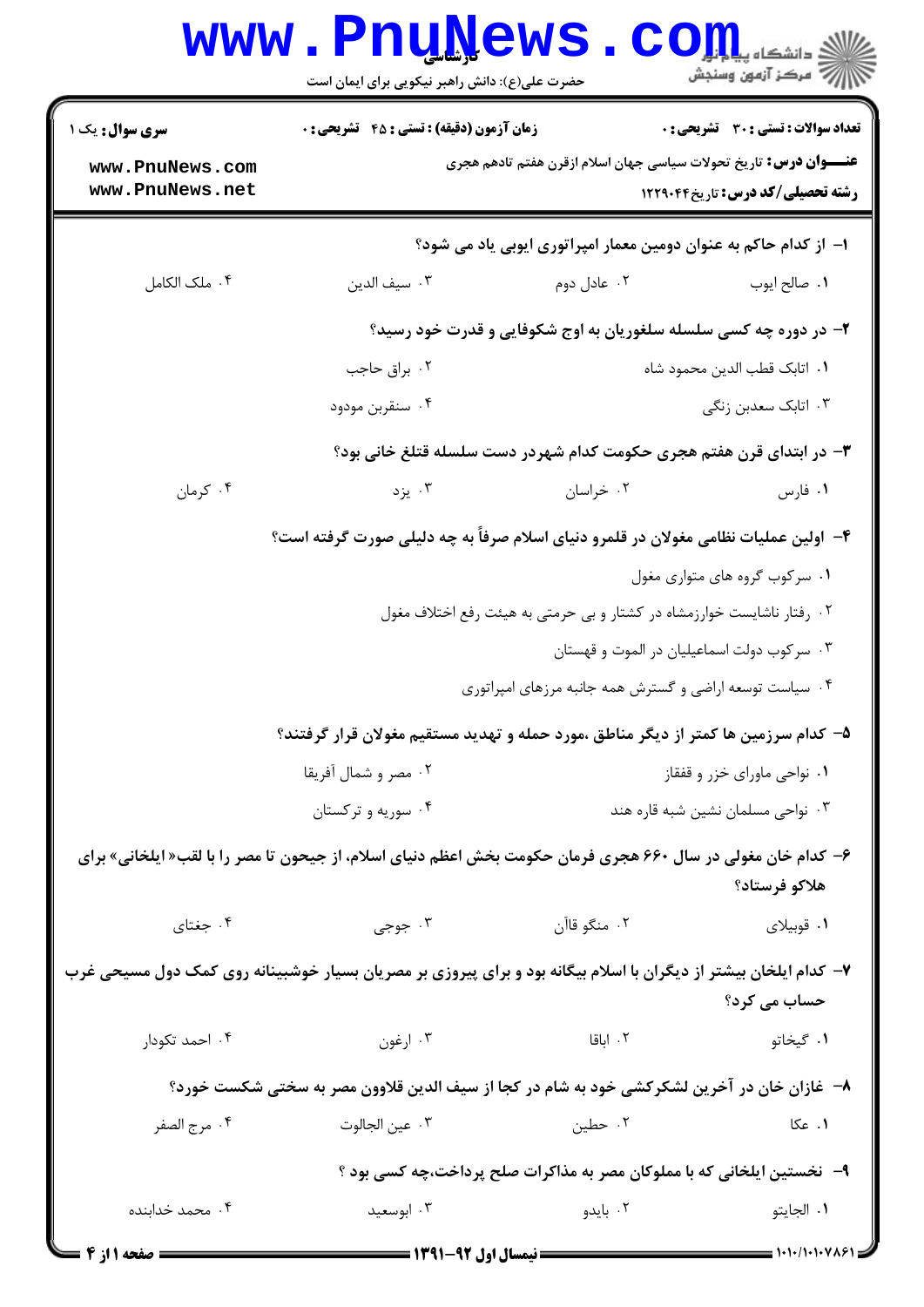| <b>زمان آزمون (دقیقه) : تستی : 45 گشریحی : 0</b><br><b>عنـــوان درس:</b> تاریخ تحولات سیاسی جهان اسلام ازقرن هفتم تادهم هجری<br>www.PnuNews.com<br>www.PnuNews.net<br><b>رشته تحصیلی/کد درس:</b> تاریخ1۲۲۹۰۴۴<br>+۱- دوران حکومت کدام خاندان  جز به کشت و کشتار و قتل عام به چیز دیگری معروف نیستند؟<br>۰۲ چوپانیان<br>٠١. سربداران<br>۰۴ جاني قربان<br>۰۳ طغا تيموريه<br>1۱- به چه دلیل خاطره خوش و درخشانی از سلسله آل اینجو در تاریخ ادبیات ایران باقی مانده است؟<br>۰۱ پایه گذاری معماری و نقاشی و کتاب سازی<br>۰۲ وسعت و قدرت دودمانی<br>۰۳ حمایت امرای این دودمان از شاعران<br>۰۴ اعتلای فرهنگ و هنر اسلامی<br>۱۲– کدام دولت از جمله معدود سلسله هایی بودکه توانست در فاصله بین زوال ایلخانان تا حمله تیمور اقتدار بلامنازع و<br>متصرفات قابل توجهی به دست آورد؟<br>۰۴ آل کرت<br>۰۳ آل جلاير<br>۰۲ آل اینجو<br>۰۱ آل مظفر<br>۱۳- تیموردر فاصله بین یورش پنج ساله و هفت ساله به بهانه توسعه اسلام و مبارزه با کفار به کدام سرزمین حمله ور شد؟<br>۰۳ سمرقند<br>۰۴ آناطولی<br>۰۲ مصر<br>۰۱ هند<br>۱۴– آخرین سلسله بزرگ اسلامی که از میان طوایف ساکن دشت ها و استپ ها برخاسته بود، کدام مورد می باشد؟<br>۰۴ تيموريان<br>۰۳ ایلخانان<br>۰۲ سلجوقيان<br>۰۱ صفويان<br>۱۵– چه کسی سلسله قراقوینلو را به یک قدرت بین المللی تبدیل کرد و بر خود عنوان سلطان نهاد؟<br>۰۴ شاهرخ<br>۰۳ قرا يوسف<br>۰۲ جها نشاه<br>۰۱ بیرام خواجه<br>۱۶- دولت آق قوینلو به دست چه کسانی منقرض گشت؟<br>۰۲ سلجوقيان روم<br>٠١ سلاطين عثماني<br>۰۴ امرای دست نشانده تیموری<br>۰۳ صوفيان صفوي<br>۱۷– مرکز امیر نشین گرمیان کدام شهر بود؟<br>۰۴ آیدین<br>۰۳ کوتاهیه<br>۰۲ مغنیسه<br>۰۱ اگریدور<br>۱۸– کدام امیر عثمانی با تصرف و الحاق امارت قراسی به متصرفات عثمانیان، خود را در برابر اروپا دید؟<br>۰۳ سلیمان<br>۰۴ اورخان<br>۰۲ ارطغرل<br>۰۱ بایزید |                        | حضرت علی(ع): دانش راهبر نیکویی برای ایمان است | الاد دانشگاه پیاوران<br>ان <sup>7</sup> مرکز آزمون وسنجش |
|---------------------------------------------------------------------------------------------------------------------------------------------------------------------------------------------------------------------------------------------------------------------------------------------------------------------------------------------------------------------------------------------------------------------------------------------------------------------------------------------------------------------------------------------------------------------------------------------------------------------------------------------------------------------------------------------------------------------------------------------------------------------------------------------------------------------------------------------------------------------------------------------------------------------------------------------------------------------------------------------------------------------------------------------------------------------------------------------------------------------------------------------------------------------------------------------------------------------------------------------------------------------------------------------------------------------------------------------------------------------------------------------------------------------------------------------------------------------------------------------------------------------------------------------------------------------------------------------------------------------------------------------------------------------------------------------------------------------------|------------------------|-----------------------------------------------|----------------------------------------------------------|
|                                                                                                                                                                                                                                                                                                                                                                                                                                                                                                                                                                                                                                                                                                                                                                                                                                                                                                                                                                                                                                                                                                                                                                                                                                                                                                                                                                                                                                                                                                                                                                                                                                                                                                                           | <b>سری سوال : ۱ یک</b> |                                               | تعداد سوالات : تستي : 30 ٪ تشريحي : 0                    |
|                                                                                                                                                                                                                                                                                                                                                                                                                                                                                                                                                                                                                                                                                                                                                                                                                                                                                                                                                                                                                                                                                                                                                                                                                                                                                                                                                                                                                                                                                                                                                                                                                                                                                                                           |                        |                                               |                                                          |
|                                                                                                                                                                                                                                                                                                                                                                                                                                                                                                                                                                                                                                                                                                                                                                                                                                                                                                                                                                                                                                                                                                                                                                                                                                                                                                                                                                                                                                                                                                                                                                                                                                                                                                                           |                        |                                               |                                                          |
|                                                                                                                                                                                                                                                                                                                                                                                                                                                                                                                                                                                                                                                                                                                                                                                                                                                                                                                                                                                                                                                                                                                                                                                                                                                                                                                                                                                                                                                                                                                                                                                                                                                                                                                           |                        |                                               |                                                          |
|                                                                                                                                                                                                                                                                                                                                                                                                                                                                                                                                                                                                                                                                                                                                                                                                                                                                                                                                                                                                                                                                                                                                                                                                                                                                                                                                                                                                                                                                                                                                                                                                                                                                                                                           |                        |                                               |                                                          |
|                                                                                                                                                                                                                                                                                                                                                                                                                                                                                                                                                                                                                                                                                                                                                                                                                                                                                                                                                                                                                                                                                                                                                                                                                                                                                                                                                                                                                                                                                                                                                                                                                                                                                                                           |                        |                                               |                                                          |
|                                                                                                                                                                                                                                                                                                                                                                                                                                                                                                                                                                                                                                                                                                                                                                                                                                                                                                                                                                                                                                                                                                                                                                                                                                                                                                                                                                                                                                                                                                                                                                                                                                                                                                                           |                        |                                               |                                                          |
|                                                                                                                                                                                                                                                                                                                                                                                                                                                                                                                                                                                                                                                                                                                                                                                                                                                                                                                                                                                                                                                                                                                                                                                                                                                                                                                                                                                                                                                                                                                                                                                                                                                                                                                           |                        |                                               |                                                          |
|                                                                                                                                                                                                                                                                                                                                                                                                                                                                                                                                                                                                                                                                                                                                                                                                                                                                                                                                                                                                                                                                                                                                                                                                                                                                                                                                                                                                                                                                                                                                                                                                                                                                                                                           |                        |                                               |                                                          |
|                                                                                                                                                                                                                                                                                                                                                                                                                                                                                                                                                                                                                                                                                                                                                                                                                                                                                                                                                                                                                                                                                                                                                                                                                                                                                                                                                                                                                                                                                                                                                                                                                                                                                                                           |                        |                                               |                                                          |
|                                                                                                                                                                                                                                                                                                                                                                                                                                                                                                                                                                                                                                                                                                                                                                                                                                                                                                                                                                                                                                                                                                                                                                                                                                                                                                                                                                                                                                                                                                                                                                                                                                                                                                                           |                        |                                               |                                                          |
|                                                                                                                                                                                                                                                                                                                                                                                                                                                                                                                                                                                                                                                                                                                                                                                                                                                                                                                                                                                                                                                                                                                                                                                                                                                                                                                                                                                                                                                                                                                                                                                                                                                                                                                           |                        |                                               |                                                          |
|                                                                                                                                                                                                                                                                                                                                                                                                                                                                                                                                                                                                                                                                                                                                                                                                                                                                                                                                                                                                                                                                                                                                                                                                                                                                                                                                                                                                                                                                                                                                                                                                                                                                                                                           |                        |                                               |                                                          |
|                                                                                                                                                                                                                                                                                                                                                                                                                                                                                                                                                                                                                                                                                                                                                                                                                                                                                                                                                                                                                                                                                                                                                                                                                                                                                                                                                                                                                                                                                                                                                                                                                                                                                                                           |                        |                                               |                                                          |
|                                                                                                                                                                                                                                                                                                                                                                                                                                                                                                                                                                                                                                                                                                                                                                                                                                                                                                                                                                                                                                                                                                                                                                                                                                                                                                                                                                                                                                                                                                                                                                                                                                                                                                                           |                        |                                               |                                                          |
|                                                                                                                                                                                                                                                                                                                                                                                                                                                                                                                                                                                                                                                                                                                                                                                                                                                                                                                                                                                                                                                                                                                                                                                                                                                                                                                                                                                                                                                                                                                                                                                                                                                                                                                           |                        |                                               |                                                          |
|                                                                                                                                                                                                                                                                                                                                                                                                                                                                                                                                                                                                                                                                                                                                                                                                                                                                                                                                                                                                                                                                                                                                                                                                                                                                                                                                                                                                                                                                                                                                                                                                                                                                                                                           |                        |                                               |                                                          |
|                                                                                                                                                                                                                                                                                                                                                                                                                                                                                                                                                                                                                                                                                                                                                                                                                                                                                                                                                                                                                                                                                                                                                                                                                                                                                                                                                                                                                                                                                                                                                                                                                                                                                                                           |                        |                                               |                                                          |
|                                                                                                                                                                                                                                                                                                                                                                                                                                                                                                                                                                                                                                                                                                                                                                                                                                                                                                                                                                                                                                                                                                                                                                                                                                                                                                                                                                                                                                                                                                                                                                                                                                                                                                                           |                        |                                               |                                                          |
|                                                                                                                                                                                                                                                                                                                                                                                                                                                                                                                                                                                                                                                                                                                                                                                                                                                                                                                                                                                                                                                                                                                                                                                                                                                                                                                                                                                                                                                                                                                                                                                                                                                                                                                           |                        |                                               |                                                          |
|                                                                                                                                                                                                                                                                                                                                                                                                                                                                                                                                                                                                                                                                                                                                                                                                                                                                                                                                                                                                                                                                                                                                                                                                                                                                                                                                                                                                                                                                                                                                                                                                                                                                                                                           |                        |                                               |                                                          |
|                                                                                                                                                                                                                                                                                                                                                                                                                                                                                                                                                                                                                                                                                                                                                                                                                                                                                                                                                                                                                                                                                                                                                                                                                                                                                                                                                                                                                                                                                                                                                                                                                                                                                                                           |                        |                                               |                                                          |
|                                                                                                                                                                                                                                                                                                                                                                                                                                                                                                                                                                                                                                                                                                                                                                                                                                                                                                                                                                                                                                                                                                                                                                                                                                                                                                                                                                                                                                                                                                                                                                                                                                                                                                                           |                        |                                               |                                                          |
|                                                                                                                                                                                                                                                                                                                                                                                                                                                                                                                                                                                                                                                                                                                                                                                                                                                                                                                                                                                                                                                                                                                                                                                                                                                                                                                                                                                                                                                                                                                                                                                                                                                                                                                           |                        |                                               |                                                          |
|                                                                                                                                                                                                                                                                                                                                                                                                                                                                                                                                                                                                                                                                                                                                                                                                                                                                                                                                                                                                                                                                                                                                                                                                                                                                                                                                                                                                                                                                                                                                                                                                                                                                                                                           |                        |                                               |                                                          |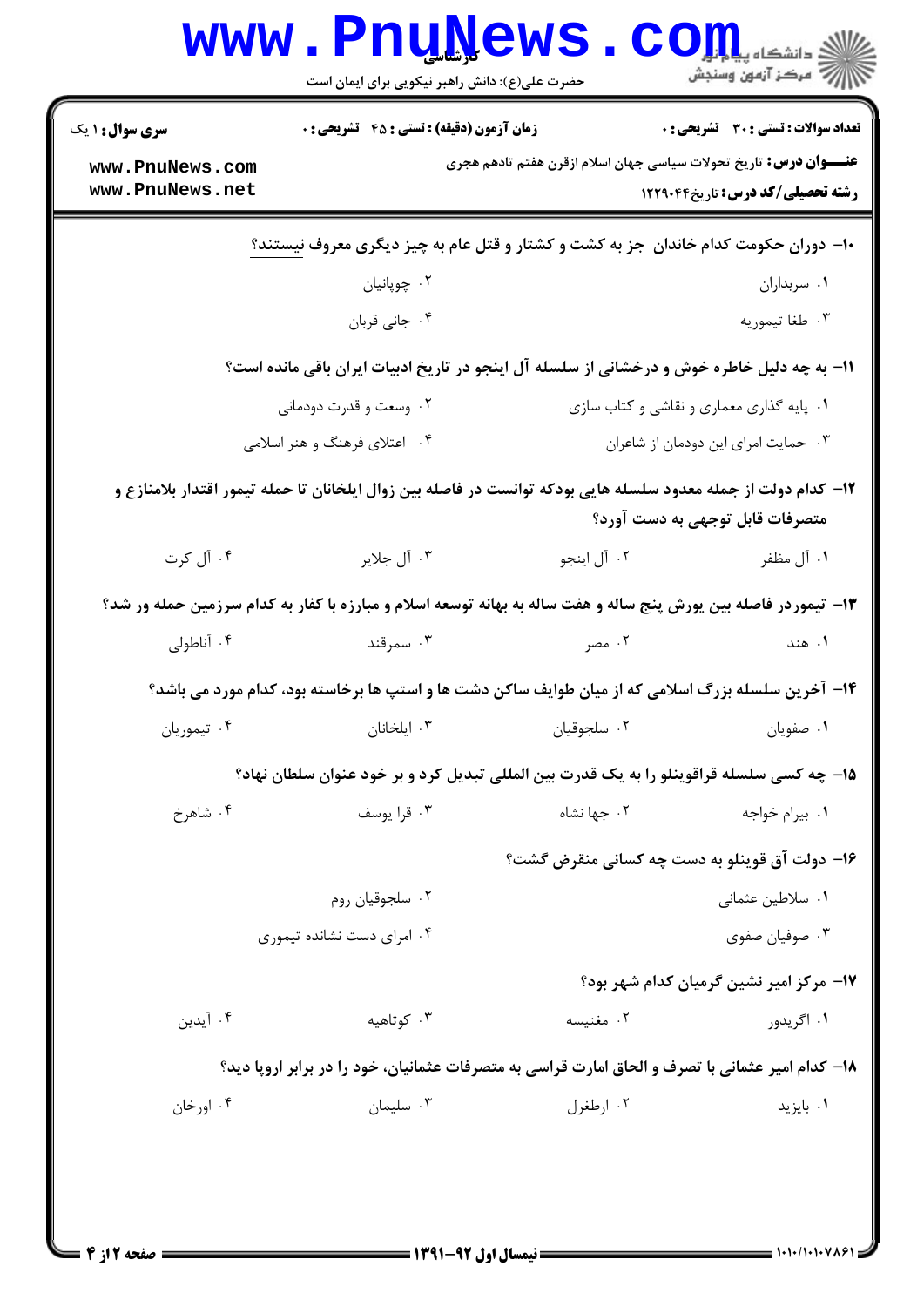| <b>سری سوال :</b> ۱ یک             | <b>زمان آزمون (دقیقه) : تستی : 45 قشریحی : 0</b>                                                                   |                                                                          | <b>تعداد سوالات : تستی : 30 ٪ تشریحی : 0</b>               |
|------------------------------------|--------------------------------------------------------------------------------------------------------------------|--------------------------------------------------------------------------|------------------------------------------------------------|
| www.PnuNews.com<br>www.PnuNews.net |                                                                                                                    | <b>عنـــوان درس:</b> تاریخ تحولات سیاسی جهان اسلام ازقرن هفتم تادهم هجری | <b>رشته تحصیلی/کد درس:</b> تاریخ1۲۲۹۰۴۴                    |
|                                    |                                                                                                                    | ۱۹- در ابتدا چه کسانی ستون فقرات ارتش فاطمی را تشکیل می دادند؟           |                                                            |
|                                    | ۰۲ مملوک های اروپایی                                                                                               |                                                                          | <b>۱</b> . پیادگان دیلمی                                   |
|                                    | ۰۴ سپاهیان مملوک ترک                                                                                               |                                                                          | ۰۳ بربرهای شمال آفریقا                                     |
|                                    | ۲۰– کدام مورد از جمله نگرانی های صلاح الدین ایوبی پس از الغای حکومت فاطمی در مصر می باشد؟                          |                                                                          |                                                            |
|                                    |                                                                                                                    |                                                                          | ٠١. اختلافات عمده بين سرداران وحاكمان ايوبي                |
|                                    |                                                                                                                    |                                                                          | ۰۲ ظهور دولتهای مدعی در رابطه با فتح بیت المقدس            |
|                                    |                                                                                                                    |                                                                          | ۰۳ مبارزه با قیام های شیعی و مدعیان فاطمی                  |
|                                    |                                                                                                                    | ۰۴ رهایی کامل از سلطه فاطمیان و گسترش قلمرو به طرف مصر                   |                                                            |
|                                    |                                                                                                                    |                                                                          | <b>۲۱- کدام گروه هسته اولیه ی سپاه ممالیک بحریه بودند؟</b> |
|                                    | ۰۲ قوم تاتار                                                                                                       |                                                                          | ٠١ سپاه بردگان نجم الدين ايوب                              |
|                                    | ۰۴ چرکس های قفقازی                                                                                                 |                                                                          | ۰۳ سپاه خوارزميان                                          |
|                                    | <b>۲۲</b> - بایبرس سلطان مملوکی مصر پس از تنظیم امورخلافت قاهره برای مقابله با مغولان به کدام سرزمین ٔلشکرکشی کرد؟ |                                                                          |                                                            |
| ۰۴ بغداد                           | ۰۳ سوریه $\cdot$                                                                                                   | ۰۲ طرابلس                                                                | ۰۱ فلسطین                                                  |
|                                    |                                                                                                                    | ۲۳- در دهه پایانی چه قرنی روابط عثمانی و مصر تیره گشت؟                   |                                                            |
| ۰۴ دهم هجری                        | ۰۳ نهم هجري                                                                                                        | ۰۲ هشتم هجری                                                             | ۱. هفتم هجری                                               |
|                                    |                                                                                                                    |                                                                          | ۲۴− «المغرب الاقصي» شامل كدام مناطق مي شود؟                |
|                                    | ۰۲ مصر و لیبی                                                                                                      |                                                                          | ٠١ تونس و مراكش امروزى                                     |
|                                    | ۰۴ الجزایر کنونی                                                                                                   |                                                                          | ٠٣ بخش هايي از شرق الجزاير امروزي                          |
|                                    | ۲۵– کدام شخص در زمان معاویه بخش هایی از آفریقیه را فتح کرد و شهر قیروان را به عنوان مرکز سیاسی و پایگاه اصلی       |                                                                          | مسلمانان در شمال آفریقا تأسیس کرد؟                         |
| ۰۴ عقبهٔ بن نافع فهري              | ۰۳ ابو حفص عمر                                                                                                     | ۰۲ عمروعاص                                                               | ٠١ عبدالله بن تومرت                                        |
|                                    |                                                                                                                    | ۲۶– در طی کدام قرن،پایتخت حفصیان دوباره به دست مرینیان سقوط کرد؟         |                                                            |
| ۰۴ دهم هجری                        | ۰۳ نهم هجری                                                                                                        | ۰۲ هشتم هجری                                                             | ۰۱ هفتم هجری                                               |